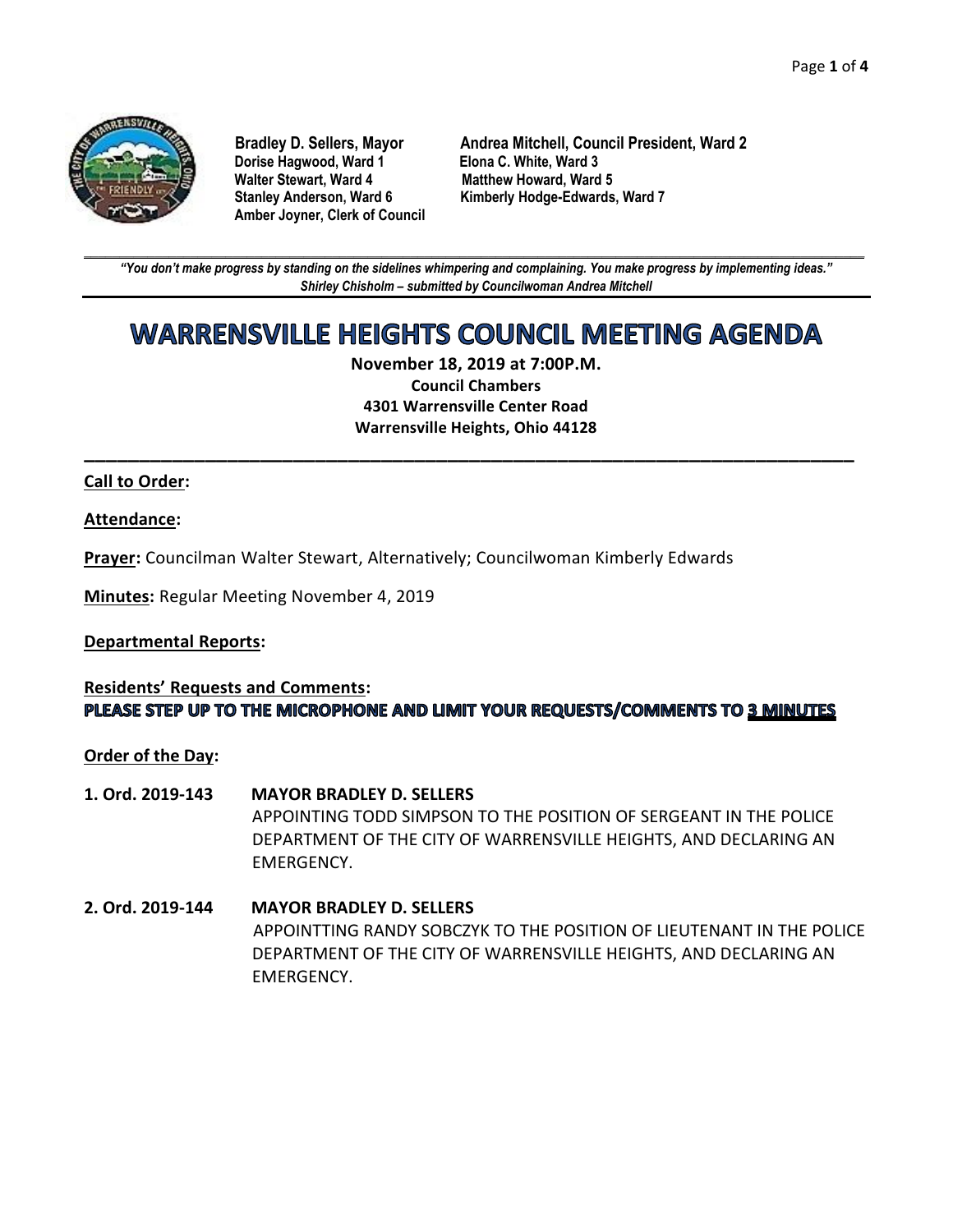**3. Ord. 2019-145 COUNCILMAN MATTHEW HOWARD (AS PLANNING COMMISSION CHAIR)** ACCEPTING THE RECOMMENDATION OF THE PLANNING COMMISSION TO APPROVE THE APPLICATION OF MARTINS NWANGWU OF AFRICAN TASTE AND LOUNGE, LLC, REPRESENTING GARY LAPINSKIY OF EMERY GREEN ENTERPRISE, LLC, FOR THE OPERATION OF A RESTAURANT LOCATED AT 23081 EMERY ROAD, WARRENSVILLE HEIGHTS, OHIO, 44128, PPN 763-01-026.

- **4. Ord. 2019-146 COUNCILMAN MATTHEW HOWARD (AS PLANNING COMMISSION CHAIR)** ACCEPTING THE RECOMMENDATION OF THE PLANNING COMMISSION TO APPROVE THE APPLICATION OF EARL DIMALANTA OF FASTSIGNS OF BEDFORD HEIGHTS, REPRESENTING ABDS, LLC, FOR THE INSTALLATION OF A MONUMENT SIGN FOR SHAKER AUTO LEASE LOCATED AT 26671 RENAISSANCE PARKWAY, WARRENSVILLE HEIGHTS, OHIO, 44128, PPN 763-06-002.
- **5. Ord. 2019-147 COUNCILMAN MATTHEW HOWARD (AS PLANNING COMMISSION CHAIR)** ACCEPTING THE RECOMMENDATION OF THE PLANNING COMMISSION TO APPROVE THE APPLICATION OF ALDO DURE OF BE NEXT AWNINGS & GRAPHICS, INC., REPRESENTING OVERLOOK COURT LIMITED PARTNERSHIP, FOR THE INSTALLATION OF A WALL SIGN FOR LEARNING CENTER FOR LITTLE SCHOLARS, LLC LOCATED AT 4640 RICHMOND ROAD, SUITE 100, WARRENSVILLE HEIGHTS, OHIO, 44128, PPN 763-27-013.
- **6. Ord. 2019-148 COUNCILMAN MATTHEW HOWARD (AS PLANNING COMMISSION CHAIR)** ACCEPTING THE RECOMMENDATION OF THE PLANNING COMMISSION TO APPROVE THE APPLICATION OF JERRY HELSEL OF CICOGNA ELECTRIC & SIGN COMPANY, REPRESENTING HIGHLAND BUSINESS PARK PROPERTY, LLC, FOR THE INSTALLATION OF SIGNAGE FOR UNIVERSITY HOSPITALS SPECIALTY CARE CENTER LOCATED AT 24865 EMERY ROAD, WARRENSVILLE HEIGHTS, OHIO, 44128, PPN 763-04-023.
- **7. Ord. 2019-149 COUNCILMAN MATTHEW HOWARD (AS PLANNING COMMISSION CHAIR)** ACCEPTING THE RECOMMENDATION OF THE PLANNING COMMISSION TO APPROVE THE APPLICATION OF TONIA WATKINS OF WATKINS LIGHTING & SIGN MAINTENANCE, INC., REPRESENTING BOVARO REALTY, INC., FOR THE INSTALLATION OF SIGNAGE FOR CIRCLE K LOCATED AT 25605 MILES ROAD, WARRENSVILLE HEIGHTS, OHIO, 44128, PPN 763-30-017.
- **8. Ord. 2019-150 MAYOR BRADLEY D. SELLERS** ADOPTING THE TRAVEL, LODGING AND TRANSPORTATION POLICY OF THE CITY OF WARRENSVILLE HEIGHTS, AND DECLARING AN EMERGENCY.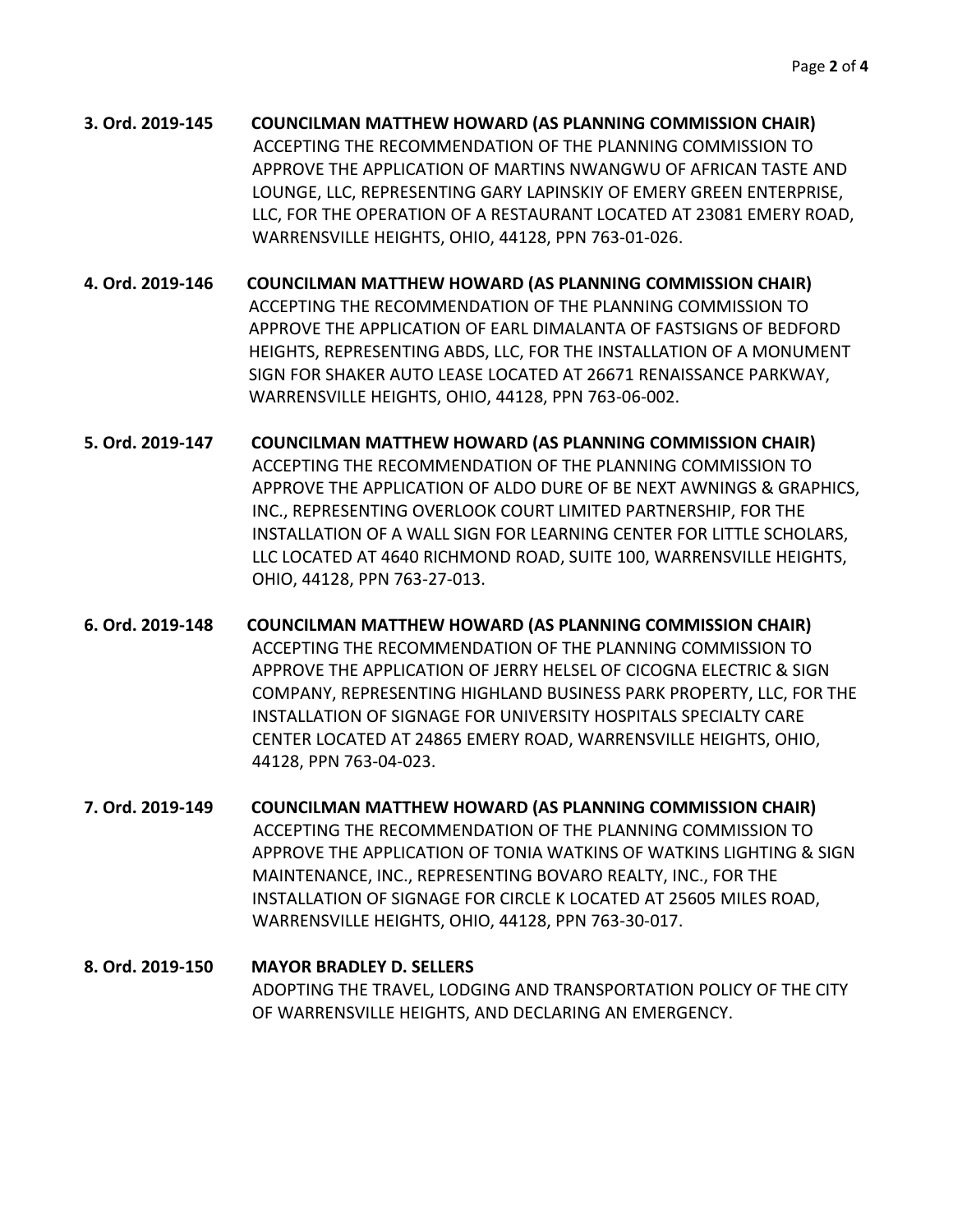## **9. Ord. 2019-151 MAYOR BRADLEY D. SELLERS**

AN ORDINANCE TEMPORARILY APPROPRIATING FUNDS NECESSARY TO MEET THE FIRST QUARTER EXPENDITURES FOR THE OPERATIONS AND FUNCTIONS OF THE CITY OF WARRENSVILLE HEIGHTS FOR THE FISCAL YEAR 2020, AND DECLARING AN EMERGENCY.

## **10. Ord. 2019-152 MAYOR BRADLEY D. SELLERS**

AUTHORIZING THE MAYOR TO ENTER INTO AN AGREEMENT WITH UNIVERSITY HOSPITALS OF CLEVELAND TO PROVIDE TARGETED ENFORCEMENT ACTIVITY (CUYAHOGA COUNTY OVI TASK FORCE GRANT) FOR THE PERIOD BEGINNING OCTOBER 1, 2019 AND ENDING SEPTEMBER 30, 2020, AND DECLARING AN EMERGENCY.

## **11. Ord. 2019-153 MAYOR BRADLEY D. SELLERS**

AN ORDINANCE AUTHORIZING THE ISSUANCE AND SALE OF NOTES IN A MAXIMUM PRINCIPAL AMOUNT OF \$639,000, IN ANTICIPATION OF THE ISSUANCE OF BONDS, TO REFUND NOTES PREVIOUSLY ISSUED BY THE CITY TO PAY THE COSTS OF ACQUISITION, CONSTRUCTION, IMPROVEMENT AND EQUIPPING OF REAL AND PERSONAL PROPERTY WITHIN THE EMERY WOODS DEVELOPMENT OF THE CITY OF WARRENSVILLE HEIGHTS, INCLUDING ALL NECESSARY APPURTENANCES THERETO; AND DECLARING AN EMERGENCY.

### **12. Ord. 2019-154 MAYOR BRADLEY D. SELLERS**

AN ORDINANCE AUTHORIZING THE EXECUTION AND DELIVERY OF A TENTH SUPPLEMENTAL LEASE-PURCHASE AGREEMENT, APPROVING A TENTH SUPPLEMENTAL TRUST AGREEMENT AND AUTHORIZING THE EXECUTION, DELIVERY AND APPROVAL OF RELATED DOCUMENTS IN ORDER TO PROVIDE FOR THE PAYMENT OF ALL OR A PORTION OF THE BASE RENT PAYABLE UNDER THE LEASE-PURCHASE AGREEMENT, AS AMENDED BY THE FIRST, SECOND, THIRD, FOURTH, FIFTH, SIXTH, SEVENTH, EIGHTH AND NINTH SUPPLEMENTAL LEASE-PURCHASE AGREEMENT, APPROVING A RENEWAL TERM FOR SUCH LEASE-PURCHASE AGREEMENT, AND PROVIDING FOR AND APPROVING THE ISSUANCE AND SALE OF 2019-1 CERTIFICATES OF PARTICIPATION, THE PROCEEDS OF WHICH WILL BE USED TO RETIRE THE PRINCIPAL AMOUNT OF THE OUTSTANDING 2018-1 CERTIFICATES OF PARTICIPATION AT MATURITY AND APPROVING OTHER RELATED MATTERS, AND DECLARING AN EMERGENCY.

**13. Res. 2019-050 MAYOR BRADLEY D. SELLERS**  AUTHORIZING THE CITY OF WARRENSVILLE HEIGHTS TO RECEIVE REAL PROPERTY TAX ADVANCES IN 2020 FROM THE CUYAHOGA COUNTY FISCAL OFFICER, AND DECLARING AN EMERGENCY FOR TAX YEAR 2019.